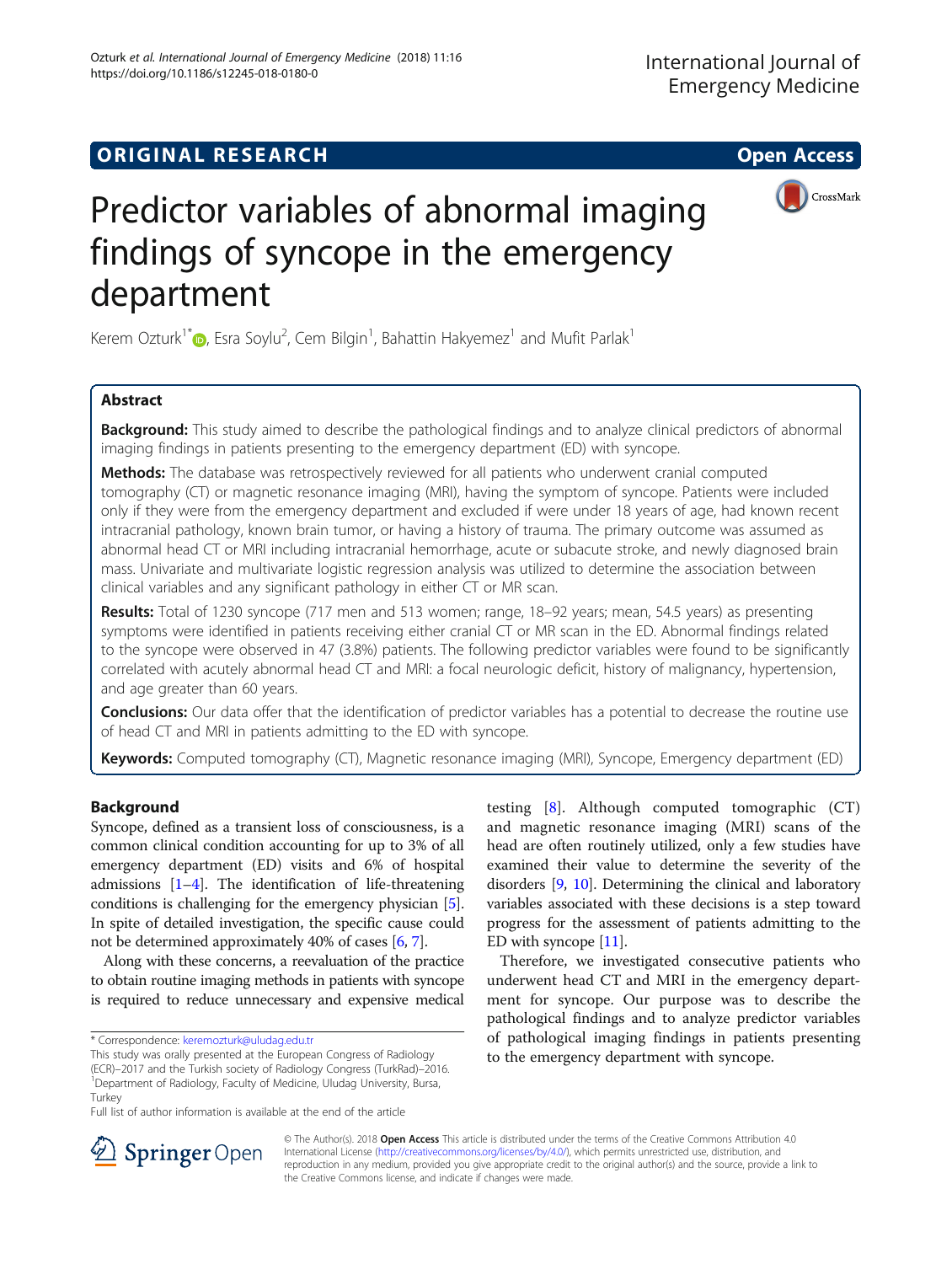## Methods

# Study design and setting

This retrospective study was approved by our hospital's institutional review board with a waiver of informed consent (Committee reference number 2016-16/11) and was conducted in compliance with Health Insurance Portability and Accountability Act guidelines.

This study was conducted in a university hospital with 150,000 adult patient emergency visits annually. Our institution's picture archiving and communication system (Centricity; GE Healthcare, Little Chalfont, UK) was used to conduct a search for patients having a cranial CT or MRI between 1 January 2011 and 1 December 2016. The database was investigated for all patients who visited the ED with a symptom containing any of the following terms: syncope, fainting, passing out, and loss of consciousness. The patient history and clinical information were gathered from electronic medical record system. The risk factors were evaluated by the in-depth evaluation of the initial electronic patient notes recorded by the ED physician or physician assistant including vital signs and laboratory findings.

Clinical variables that were missing from or not referred in the electronic patient note were considered as not present. Patients with multiple head CT and MRI during the study period were included only once.

Patients were excluded from the study if primary symptoms did not consist of any of the designated search terms, were under 18 years of age, were not from the ED, presented due to a history of trauma, had existing intracranial pathology, and had a known primary or metastatic brain tumor. Persistent altered mental status, alcohol, or illicit drug-related loss of consciousness, seizure, and coma were also excluded. Patients with a history of malignancy without metastatic tumor in the brain were still included into the study. Visits to other hospitals during time period were also not included to the study. Electrocardiogram (ECG) findings were gathered from patient reports retrospectively. Electrocardiography findings were available in only 168 out of 1230 (13%) syncope patients; a concerning finding including ST-segment changes, atrial fibrillation/flutter, or second- or third-degree heart block, was reported in 13 (8%) patients. The ECG data were not sufficient to be used as a factor in statistical analyses.

In our department, cranial MRI is utilized following head CT imaging if considered necessary in patients admitted to the ED with syncope. Patients with an initially negative CT and subsequent positive MRI are included as a positive MRI finding. Whereas, if pathology is identified on head CT scan initially, consequent cranial MRI is excluded from the study to obviate sample bias.

# Outcome measures

Cranial CT and MRI studies were interpreted by boardcertified neuro-radiologists with 15 and 25 years' experience, consecutively. The referring emergency physician did not play a role in image interpretation. The primary outcomes were abnormal cranial CT or MRI findings characterized by an acute intracranial hemorrhage, acute or subacute infarct, a newly diagnosed brain mass or other clinically important abnormality that required intervention. According to the results gathered from previous studies [[10](#page-4-0), [12](#page-4-0)], the following risk factors were identified: sex, age, focal neurologic deficit, history of malignancy, history of drug abuse including alcohol, fever or leukocytosis, hypertension, diabetes mellitus, disturbances in coagulation profile, nausea or vomiting, and laboratory findings of metabolic derangement such as hypoglycemia. Cranial CT and MRI examinations were considered abnormal only if patient's condition was related to the imaging finding.

Coagulopathy included abnormal international normalized ratio (INR), abnormal partial thromboplastin time (PTT), abnormal prothrombin time (PT), thrombocytopenia, active anticoagulant therapy, and history of the coagulopathic disorder (e.g., hemophilia, Factor V Leiden).

Vital signs were considered to be normal if the patient's temperature was between 35 °C (95 °F) and 38 °C (100.4 °F), pulse 60–100 beats/min, respiration 14 to 20 breaths/min, blood pressure ranging from systolic blood pressure 90 to 140 mmHg, oxygen saturation over 90% room air.

Syncope was defined as a transient loss of consciousness with a brief period of unresponsiveness and a loss of postural tone, resulting in spontaneous recovery without any resuscitation.

## Statistical analysis

All statistical comparisons were performed by using the software of Statistical Package for the Social Sciences (SPSS, version 23.0; SPSS, Chicago, IL). We examined separately the distribution of associated symptoms (predictive variables) in the different categories. The discrepancy in their distribution was analyzed with the  $x^2$  test and, when expected frequencies were  $< 5$  for any categories, the Fisher's exact test was used. Univariate logistic regression analysis was utilized to identify the predictor variables of abnormal cranial CT and MRI findings. Those that were significantly associated with the primary outcome in univariate analysis were also processed with multivariate regression analysis. The strength of association of each predictor variable with the primary outcome was expressed as an odds ratio and 95% confidence interval. A  $p$  value of less than 0.05 was considered as the statistically significant difference.

# Results

Total of 24,210 head CT and 4502 cranial MRI were searched in this study, and total of 1230 (717 men and 513 women; range, 18–92 years; mean, 54.5 years)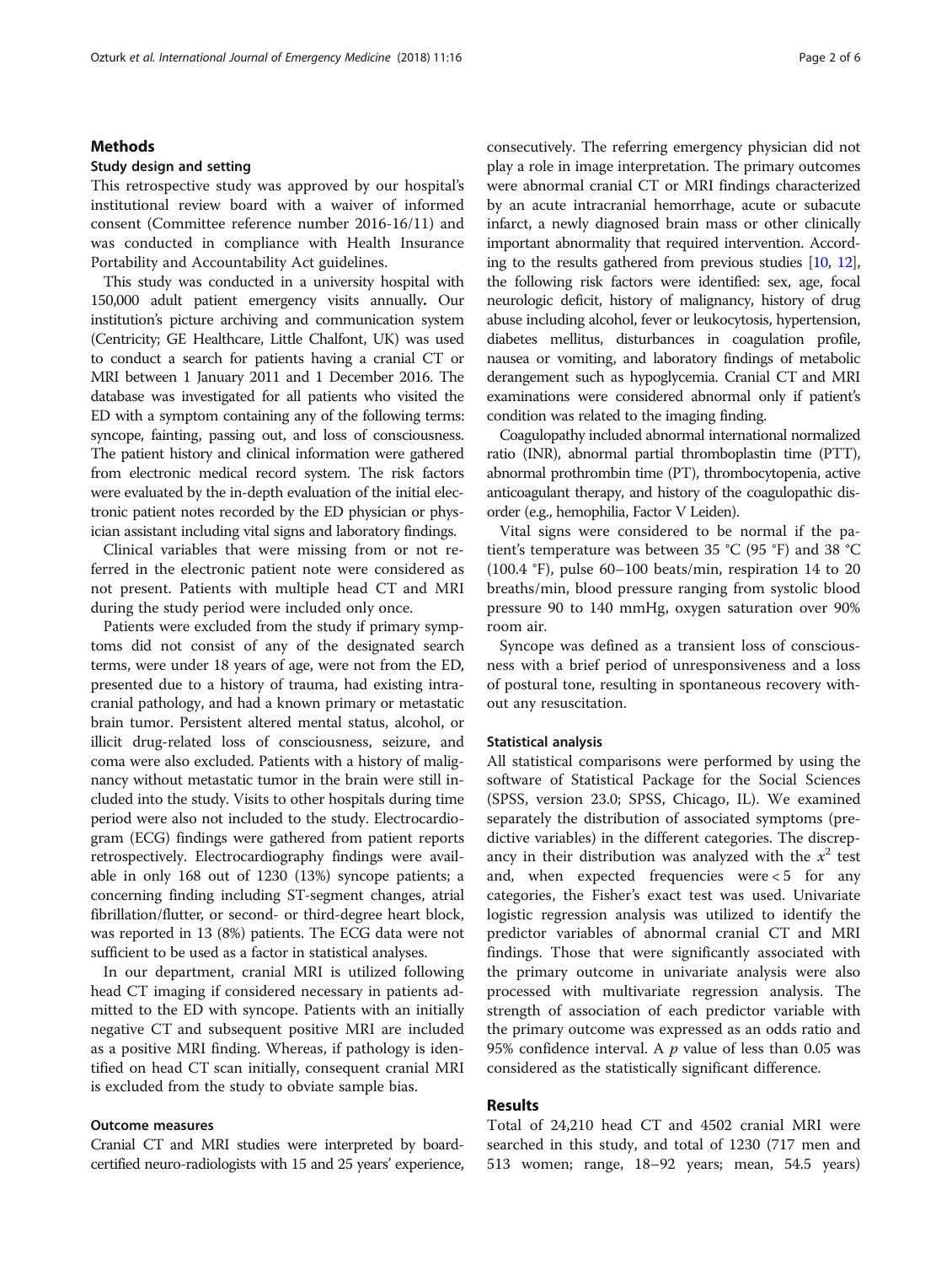syncope as presenting symptoms were identified in patients received either cranial CT or MR scan in the ED from the radiology database. Abnormal findings related to the syncope were observed in 47  $(3.8%)$   $(95%$  CI = 2.5–4.7%) patients.

Twenty-nine patients  $(2.7%)$   $(95% CI = 1.8-3.6%)$  had a pathological imaging findings on cranial CT in the 1060 patients who presented to the ED with syncope (Table 1). Using the data from all 1060 patients, univariate and multivariate logistic regression was performed with all determined 11 independent predictor variables (Table 2). Intracranial pathologies on CT were found to be related to the focal neurologic deficit, history of malignancy, hypertension, and age greater than 60 years (Table [3](#page-3-0)).

If patients were imaged only with one or more of the four predictor variables determined by multivariate logistic regression analysis, a sensitivity of 93.1% (95%  $CI = 88-96.2%$  (27 of 29 scans with positive findings) could be obtained, while reducing the number of examinations to 42.9% (95% CI = 37.1–46.3%) of the original number (455 of 1060).

Two patients having syncope would be missed to be selected for CT with using these predictor variables. A 58-year-old man presented to the ED with syncope was found to have a primary glial tumor in the left frontal lobe. He had not any additional neurological symptoms other than syncope. The second patient was a 45-yearold woman who also presented with a syncope and was found to have a small subacute brainstem infarct. Follow-up conventional angiography demonstrated that the patient had vasculitis.

Eighteen patients  $(10.5%) (95% CI = 6.3–16.8%)$  were found to have a pathological imaging findings on cranial MRI in the 170 patients who presented to the ED with syncope (Table 1). Using the data from all 170 patients, univariate and multivariate logistic regression was performed with all 11 independent predictor variables (Table 2). Intracranial pathologies on MRI were found to be related to the focal neurologic deficit, history of malignancy, and age greater than 60 years (Table [3\)](#page-3-0).

If patients were imaged only with one or more of these three predictor variables determined by multivariate logistic regression analysis, a sensitivity of 94.4% (95%

Table 1 Prevalence of pathological findings in total of 47 patients presenting to the emergency department with syncope

| On CT    | On MRI   | Total    |
|----------|----------|----------|
| $n = 8$  | $n = 15$ | $n = 23$ |
| $n = 16$ | $n = 2$  | $n = 18$ |
| $n = 4$  | $n=0$    | $n = 4$  |
| $n=1$    | $n=0$    | $n=1$    |
| $n=0$    | $n=1$    | $n=1$    |
|          |          |          |

n number, CT computed tomography, MRI magnetic resonance imaging

Table 2 Frequency of determined predictor variables in 1230 patients with syncope

| Predictor variables                     | Number of patients (%) |  |
|-----------------------------------------|------------------------|--|
| Focal neurological deficit              | 212 (17%)              |  |
| History of malignancy                   | 122 (10%)              |  |
| History of drug abuse including alcohol | 82 (6%)                |  |
| Fever or leukocytosis                   | 156 (13%)              |  |
| Hypertension                            | 138 (11%)              |  |
| Diabetes mellitus                       | 179 (15%)              |  |
| Disturbances in coagulation profile     | 95 (8%)                |  |
| Nausea or vomiting                      | 191 (16%)              |  |
| Metabolic derangement                   | 67 (5%)                |  |

 $CI = 85.3 - 97.8\%$ ) (17 of 18 scans with positive findings) could be obtained, while reducing the number of examinations to  $60\%$  (95% CI = 53–68.4%) of the original number (102 of 170).

One patient with syncope could be missed to be selected for MRI with using predictor variables. A 38 year-old man with syncope was found to have a schizencephaly without any additional neurological symptoms. However, it is speculated that schizencephaly may be an incidental finding and may not be associated with the clinical symptom of syncope.

### **Discussion**

The evaluation and management of patients having syncope are demanding for the emergency physician  $[13, 13]$  $[13, 13]$  $[13, 13]$ [14\]](#page-4-0). The physician is confronted with two difficulties in this scenario: first, to quickly identify cases requiring urgent care and secondly, to use resources appropriately. Often, the former becomes the principal goal, and patients receive comprehensive assessment with cross-sectional imaging to exclude serious disorders [\[15](#page-4-0)–[17\]](#page-5-0).

The more selective use of cross-sectional imaging methods in the ED has a potential to significantly reduce health care costs. However, physicians need reliable guidelines [\[18,](#page-5-0) [19](#page-5-0)] for cranial CT and MRI referral for these patient groups. Screening with cranial CT or MR is utilized in many cases with non-traumatic neurological symptoms, but there are very few studies revealing the efficacy of cranial CT and MR, particularly in the syncope [[12](#page-4-0), [20](#page-5-0)]. Based on early data, Kapoor [\[9](#page-4-0)] proposed that cranial CT may provide useful information in 4% of patients admitted to the ED with syncope. However, almost all of the abnormal findings in their study were limited to the patients having a focal neurologic deficit or a history of seizure. In a retrospective study, Goyal et al. [[7](#page-4-0)] reported no any pathological head CT findings that were clinically associated with 117 patients presenting to the ED with a syncope. Nevertheless, they excluded patients with competing indications, such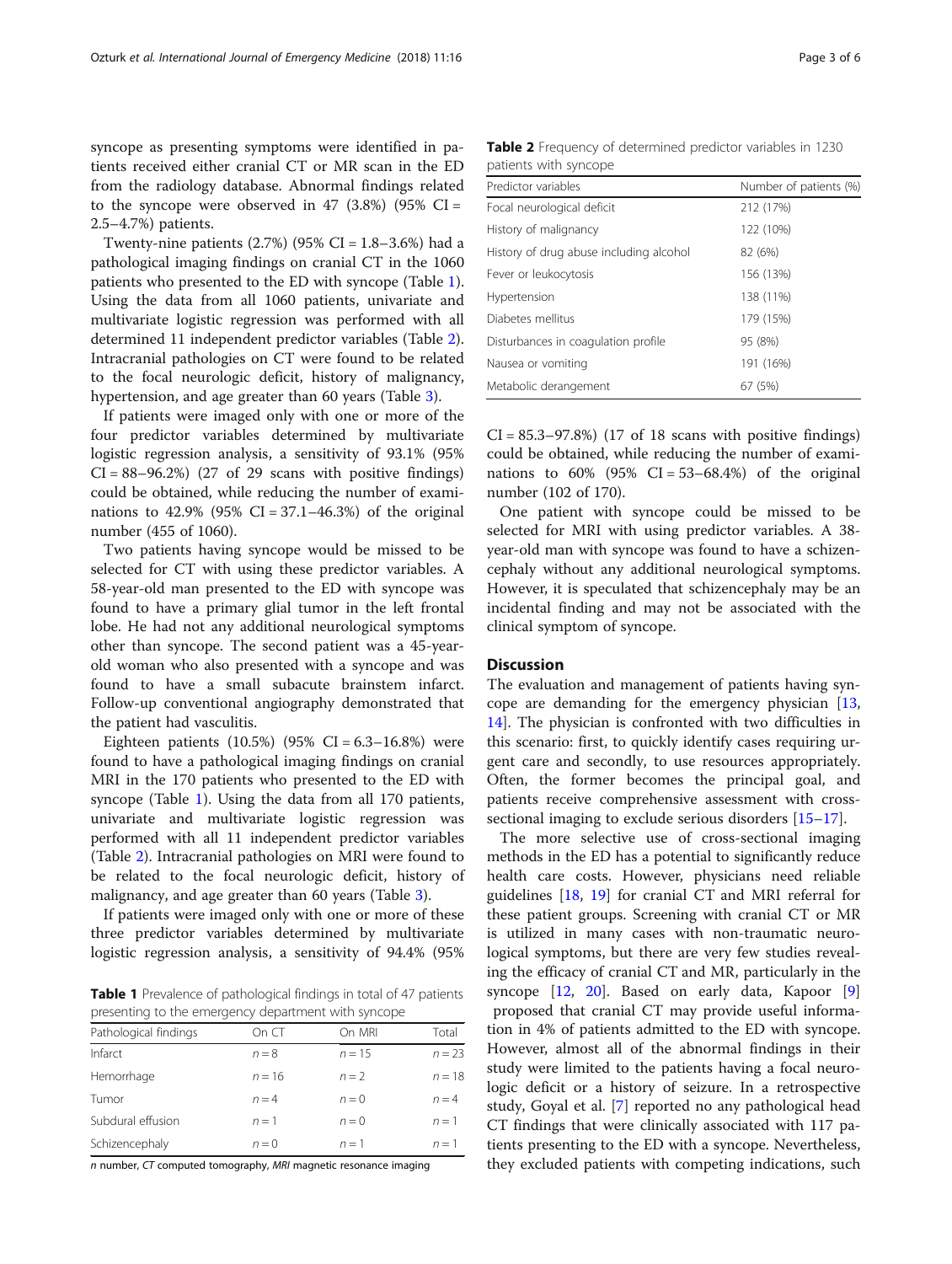|                            | Univariate analysis |             | Multivariate analysis |             |
|----------------------------|---------------------|-------------|-----------------------|-------------|
|                            | OR (95% CI)         | $p$ value   | OR (95% CI)           | $p$ value   |
| Syncope on CT              |                     |             |                       |             |
| Focal neurological deficit | $5.9(2.8-9.8)$      | p < .001    | $5.2(2.3-8.1)$        | p < .001    |
| History of malignancy      | $5.1(2.1-8.5)$      | p < .001    | $4.5(1.8-6.9)$        | $p = 0.005$ |
| Hypertension               | $3.0(1.3 - 7.1)$    | $p = 0.009$ | $2.1(0.9-5.7)$        | $p = 0.019$ |
| Age greater than 60 years  | $2.6(1.2-6.7)$      | $p = 0.016$ | $1.6(0.8-5.1)$        | $p = 0.036$ |
| Syncope on MRI             |                     |             |                       |             |
| Focal neurological deficit | $6.8(4.1 - 11.3)$   | p < .001    | $5.7(3.3-9.4)$        | p < .001    |
| History of malignancy      | $5.5(2.3-9.7)$      | p < .001    | $4.3(1.7-7.9)$        | p < .001    |
| Age greater than 60 years  | $2.4(1.1-8.1)$      | $p = 0.018$ | $1.4(1.0-6.1)$        | $p = 0.041$ |

<span id="page-3-0"></span>Table 3 Statistically significant predictor variables of pathological findings in 1230 patients presenting to the emergency department with syncope

Cl confidence interval, OR odds ratio, MRI magnetic resonance imaging

as a history of trauma, seizure, mental status changes, and the focal neurologic deficits. Giglio et al. [\[21](#page-5-0)] also revealed only one patient with evidence of infarction on head CT out of 44 patients with syncope in the emergency department. Additionally, Grossman et al. [[17](#page-5-0)] reported a diagnostic yield of 5% for the abnormal head CT findings in patients with syncope after excluding the important parameter such as persistent altered mental status, seizure disorder, hypoglycemia, and drug-related or traumatic loss of consciousness. In our study, history of malignancy, focal neurologic deficit, and age greater than 60 years were the most prominent predictor variables of an abnormal cranial CT or MRI. The other variables such as sex, history of drug abuse such as alcohol, fever or leukocytosis, diabetes mellitus, disturbances in coagulation profile, and laboratory findings of metabolic derangement were not found to be independent significant risk factors. However, Wang and You [[12](#page-4-0)] also found altered mental status and derangements in coagulation profile as a factor to be independently predictive. This difference may be partly explained by differences in sample variety in their study group. While our sample size was almost identical with Wang and You, we were also able to focus on specifically non-traumatic neurological symptom of syncope in the ED as well as to define clinical utilization of cranial MRI in patients with syncope.

We evaluated the accuracy and reliability of 11 predictor variables used in the evaluation of patients with syncope and developed a highly sensitive clinical decision rule that may be used to augment physician judgment and allow physicians to rationally decide which patients with syncope may need admission according to their risk for short-term outcomes. Our results correspond with those of other studies  $[8-10, 17, 17]$  $[8-10, 17, 17]$  $[8-10, 17, 17]$  $[8-10, 17, 17]$  $[8-10, 17, 17]$  $[8-10, 17, 17]$  $[8-10, 17, 17]$ [20,](#page-5-0) [21](#page-5-0)], which found a low diagnostic value for acute intracranial pathologies on head CT and MRI among patients admitted to the emergency department with syncope, despite the more common use of advanced neuroimaging in our population. This finding suggests that common usage of head CT and MRI may not significantly alter the clinical decision of ED physicians. Therefore, we offer that younger patient without focal neurologic deficits or history of malignancy may not benefit from head CT and MRI. The clinical examination and appropriate follow-up may be utilized as an alternative to costly CT or MRI scans for these patients.

Our population differs from those previously studied. The socialized health care system in our country eliminates financial barriers for the most imaging studies. However, we identified only minor differences in the cause of syncope between our study and previous publications [[10](#page-4-0), [21](#page-5-0)]. The causes were often of benign in origin and did not lead to the poor outcomes.

Our work adds to this field because it systematically examines and identifies independent predictor variables that are associated with abnormal cranial CT and MRI in patients having syncope. In this study, we could have looked at our data and then derived some predictor variables; however, the purpose of this study was not only to derive a new rule, but also to determine some risk factors based on existing recommendations and evidence. This is a limitation as there are variables in our study that actually may not be predictive or other variables not included that may predict outcome. The strengths of this study include its large sample size, examinations of cranial CT and MRI by neuro-radiologists, detailed investigations of patient risk factors, and associated clinical symptoms.

Our work has some limitations, patient assessment and documentation of clinical findings were not standardized primarily due to retrospective nature, and therefore a prospective validation of the clinical variables are required. In this study, the true effect of utilizing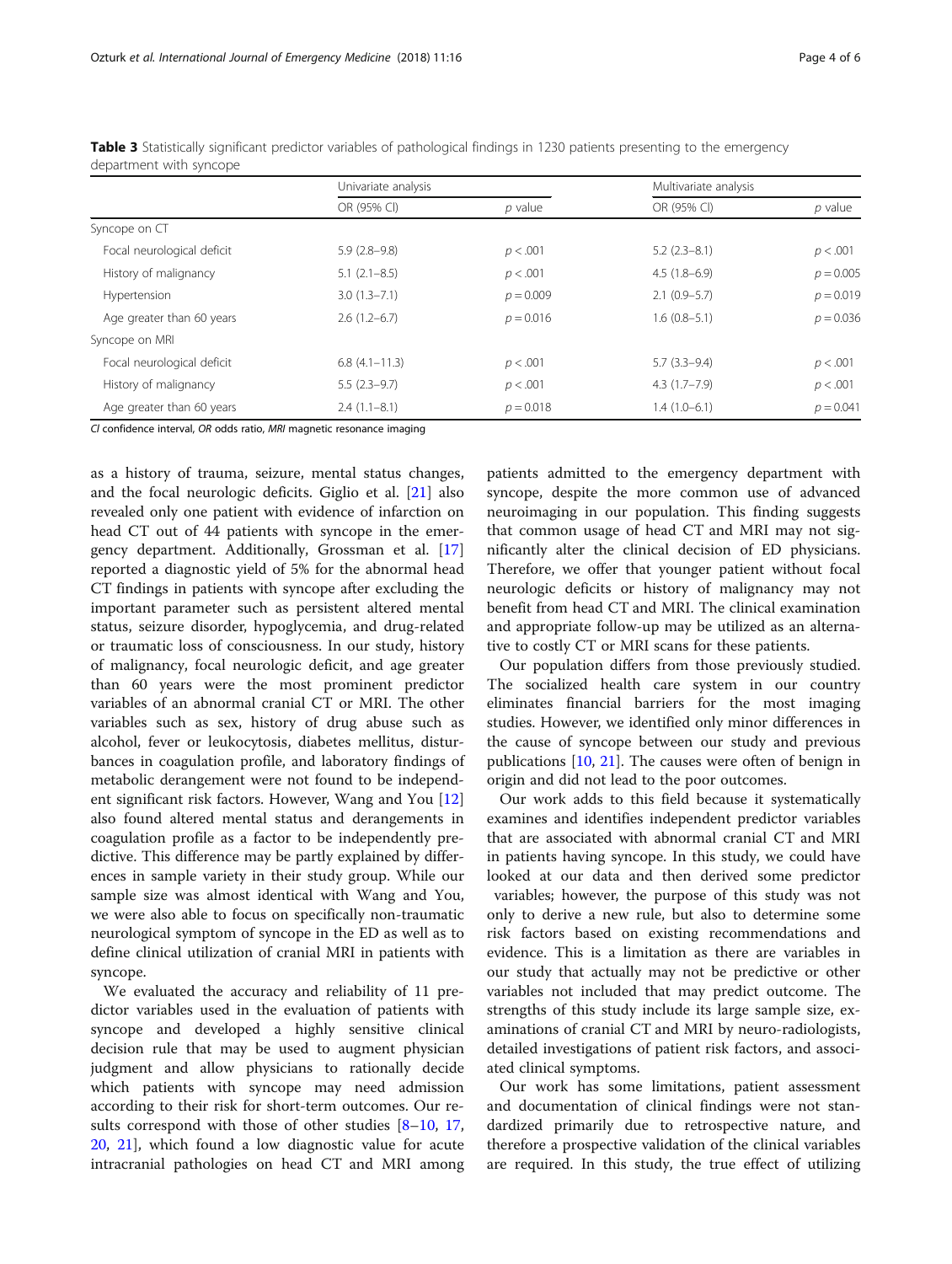<span id="page-4-0"></span>these clinical predictors may not be examined because ED patients without cranial CT and MRI scans were not involved. Although medical records were independently analyzed by neuro-radiologists using all available data, missed diagnoses or delayed complications at other institutions may not have been captured. Additionally, there was no standardized protocol in the ED for the evaluation of patients with syncope. Misclassification of final diagnoses and the potential for underestimating the frequency of delayed presentations of serious neurologic disease is possible. The study was utilized at a single tertiary care academic medical center, and therefore, the results may not be implemented in community hospitals. However, because of our department's criteria to gather head imaging to the all patients in syncope, it may be supposed that the mix of patients in this study may reflect the population with syncope admitted to emergency department in our hospital. Finally, while the small number of positive CT and MRI findings shows the low diagnostic yield in these neurological symptoms, it also limits the generalizability of our findings.

# Conclusions

Syncope in the ED is generally benign, although a substantial fraction of patients harbors serious neurologic disease. Our data suggest that the identification of predictive variables for the abnormal imaging findings has a potential to decrease the routine use of head CT and MRI in patients presenting to the ED with syncope.

#### Abbreviation

CT: Computed tomography; ED: Emergency department; INR: International normalized ratio; MRI: Magnetic resonance imaging; PT: Prothrombin time; PTT: Partial thromboplastin time

#### Acknowledgements

Not applicable.

#### Funding

There are no sources of funding for this article. There are no people, grants, funds, etc. who contributed to this work.

#### Availability of data and materials

The datasets used or analyzed during the current study are available from the corresponding author upon reasonable request.

#### Authors' contributions

KO, ES, and CB conceived the study. KO, ES, and CB acquired and managed the data. KO and ES analyzed, interpreted the data, and performed statistical analysis. KO drafted the manuscript. BH and MP contributed substantially to its revisions. KO and ES take responsibility for the paper as a whole. All authors read and approved the final manuscript.

#### Authors' information

KO and CB is an MD candidate at University of Uludag and senior researcher. ES is an MD candidate at Cekirge State Hospital. BH and MP are the Professor MD candidates at University of Uludag.

#### Ethics approval and consent to participate

Approval for this study was obtained through the institutional review board of the University of Uludag with a committee reference number of 2016-16/11.

The committee granted further review board exemption. No patient data was included in this study.

#### Competing interests

The authors declare that they have no competing interests.

## Publisher's Note

Springer Nature remains neutral with regard to jurisdictional claims in published maps and institutional affiliations.

#### Author details

<sup>1</sup>Department of Radiology, Faculty of Medicine, Uludag University, Bursa, Turkey. <sup>2</sup> Radiology Clinic, Cekirge State Hospital, Bursa, Turkey.

#### Received: 15 January 2018 Accepted: 6 March 2018 Published online: 12 March 2018

#### References

- 1. Martin G, Adams S, Martin H, Mathews J, Zull D, Scanlon P. Prospective evaluation of syncope in patients presenting to the emergency department. Ann Emerg Med. 1984;13(5):396. [https://doi.org/10.1016/s0196-](https://doi.org/10.1016/s0196-0644(84)80185-7) [0644\(84\)80185-7](https://doi.org/10.1016/s0196-0644(84)80185-7).
- 2. Martin TP, Hanusa BH, Kapoor WN. Risk stratification of patients with syncope. Ann Emerg Med. 1997;29(4):459–66. [https://doi.org/10.1016/s0196-](https://doi.org/10.1016/s0196-0644(97)70217-8) [0644\(97\)70217-8](https://doi.org/10.1016/s0196-0644(97)70217-8).
- 3. Larson DB, Johnson LW, Schnell BM, Salisbury SR, Forman HP. National trends in CT use in the emergency department: 1995–2007. Radiology. 2011;258(1):164–73. [https://doi.org/10.1148/radiol.10100640.](https://doi.org/10.1148/radiol.10100640)
- 4. Angell M, Kassirer JP, Relman AS. Looking back on the millennium in medicine. N Engl J Med. 2000;342(1):42–9. [https://doi.org/10.1056/](https://doi.org/10.1056/nejm200001063420108) [nejm200001063420108](https://doi.org/10.1056/nejm200001063420108).
- 5. Eagles D, Stiell IG, Clement CM, Brehaut J, Kelly AM, Mason S, et al. International survey of emergency physicians' priorities for clinical decision rules. Acad Emerg Med. 2008;15(2):177–82. [https://doi.org/10.1111/j.1553-](https://doi.org/10.1111/j.1553-2712.2008.00035.x) [2712.2008.00035.x.](https://doi.org/10.1111/j.1553-2712.2008.00035.x)
- 6. Day SC, Cook EF, Funkenstein H, Goldman L. Evaluation and outcome of emergency room patients with transient loss of consciousness. Am J Med. 1982;73(1):15–23. [https://doi.org/10.1016/0002-9343\(82\)90913-5.](https://doi.org/10.1016/0002-9343(82)90913-5)
- 7. Goyal N, Donnino MW, Vachhani R, Bajwa R, Ahmad T, Otero R. The utility of head computed tomography in the emergency department evaluation of syncope. Intern Emerg Med. 2006;1(2):148–50. [https://doi.org/10.1007/](https://doi.org/10.1007/bf02936543) [bf02936543.](https://doi.org/10.1007/bf02936543)
- 8. Wasay M, Dubey N, Bakshi R. Dizziness and yield of emergency head CT scan: is it cost effective? J Emerg Med. 2005;22(4):312. [https://doi.org/10.](https://doi.org/10.1136/emj.2003.012765) [1136/emj.2003.012765](https://doi.org/10.1136/emj.2003.012765).
- 9. Kapoor WN, Karpf M, Wieand S, Peterson JR, Levey GS. A prospective evaluation and follow-up of patients with syncope. N Engl J Med. 1983; 309(4):197–204. [https://doi.org/10.1056/nejm198307283090401.](https://doi.org/10.1056/nejm198307283090401)
- 10. Mitsunaga MM, Yoon HC. JOURNAL CLUB: head CT scans in the emergency department for syncope and dizziness. AJR Am J Roentgenol. 2015;204(1): 24–8. <https://doi.org/10.2214/ajr.14.12993>.
- 11. Kapoor WN. Evaluation and outcome of patients with syncope. Medicine. 1990;69(3):160–75. <https://doi.org/10.1097/00005792-199005000-00004>.
- 12. Wang X, You JJ. Head CT for nontrauma patients in the emergency department: clinical predictors of abnormal findings. Radiology. 2013;266(3): 783–90. <https://doi.org/10.1148/radiol.12120732>.
- 13. Kocher KE, Meurer WJ, Fazel R, Scott PA, Krumholz HM, Nallamothu BK. National trends in use of computed tomography in the emergency department. Ann Emerg Med. 2011;58(5):452–62.e3. [https://doi.org/10.1016/](https://doi.org/10.1016/j.annemergmed.2011.05.020) [j.annemergmed.2011.05.020](https://doi.org/10.1016/j.annemergmed.2011.05.020).
- 14. Sutton R, Brignole M, Benditt D, Moya A. The diagnosis and management of syncope. Curr Hypertens Rep. 2010;12(5):316–22. [https://doi.org/10.1007/](https://doi.org/10.1007/s11906-010-0144-0) [s11906-010-0144-0.](https://doi.org/10.1007/s11906-010-0144-0)
- 15. Bent C, Lee PS, Shen PY, Bang H, Bobinski M. Clinical scoring system may improve yield of head CT of non-trauma emergency department patients. Emerg Radiol. 2015;22(5):511–6. <https://doi.org/10.1007/s10140-015-1305-x>.
- 16. Newman-Toker DE, Hsieh YH, Camargo CA, Pelletier AJ, Butchy GT, Edlow JA. Spectrum of dizziness visits to US emergency departments: crosssectional analysis from a nationally representative sample. Mayo Clin Proc. 2008;83(7):765–75. [https://doi.org/10.4065/83.7.765.](https://doi.org/10.4065/83.7.765)